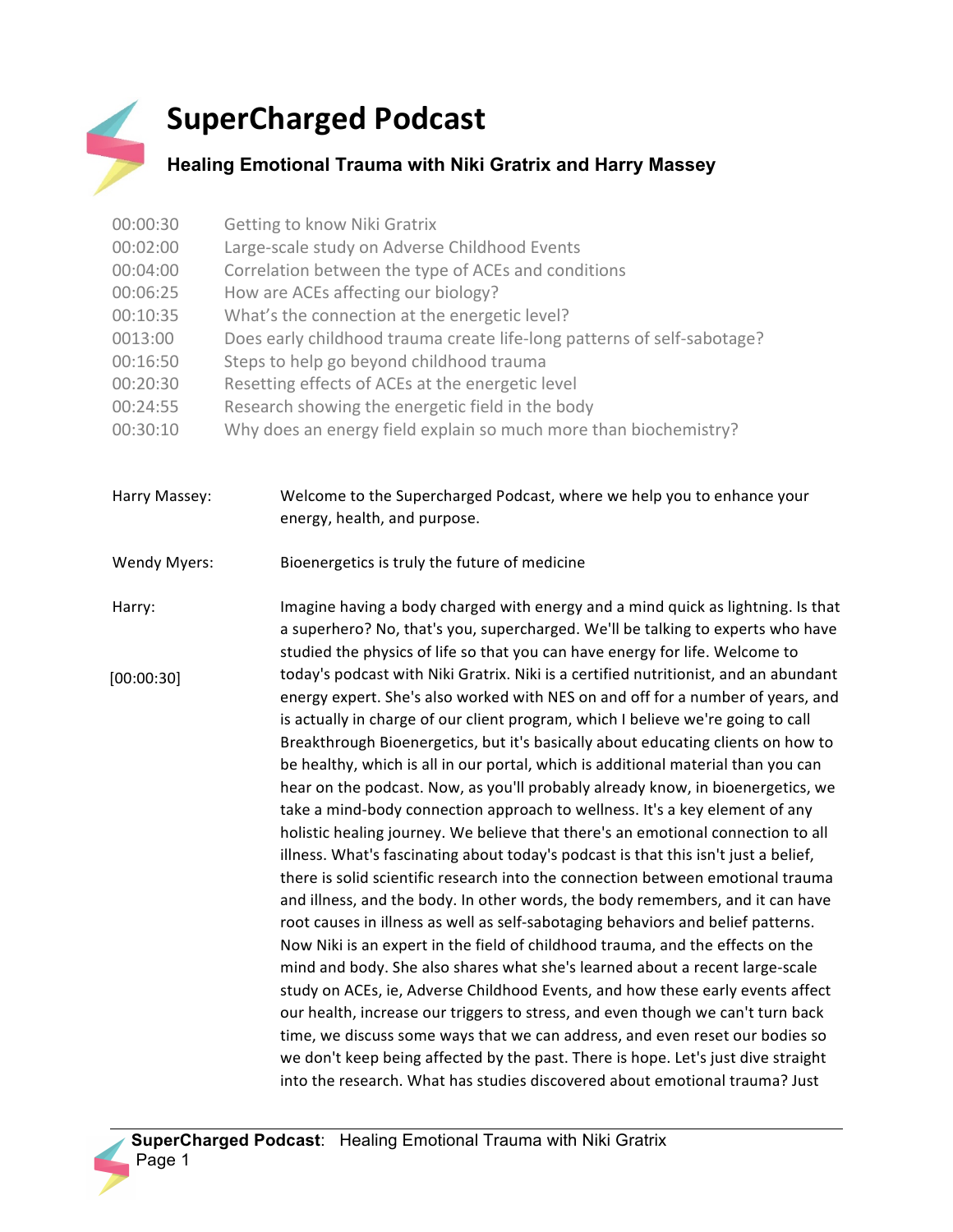how does childhood trauma affect our health in adulthood, and what can we do about it?

Niki: In the start just talking about emotional trauma for a second, emotional trauma is probably the most underexposed risk factor for all major chronic illnesses in adulthood. One of the ways that we know this, is there is a set of really important studies done, the original one was called The Adverse Childhood Events Study, and it was done between 1995 and 1998. It was by the CDC and Kaiser Permanente. They were looking at over 17-and-a-half thousand adults. They basically surveyed everybody, and asked them if they had had an adverse childhood event, and that's known as an ACE. Then they correlated the number of ACEs that people were self-reporting with onset of chronic disease in adulthood. The results were stunning. The researchers weren't expecting to get the results that they found. First of all, 67% of all adults in that study reported they had had at least one ACE. Of that, 80% said that they had had more than one. Then the correlations were incredible as well. For example, if you have a high level of ACEs, you have a dramatic increase risk of seven out of the top 10 causes of death. If you had like six ACEs for example, you have a 20-year reduction in life span. If you had four ACEs you had things like a 400% increase risk of depression, of Alzheimer's. Two ACEs is double the risk of auto-immune disease in adulthood. For example, if you had eight ACEs you have triple the risk of lung cancer, and three-and-a-half times the risk of heart disease. One illness that I call like the poster child for ACEs was chronic fatigue, where if you ACEs in childhood, you have a six-fold increase risk of chronic fatigue in adulthood, if you have six. That was similar to also things like fibromyalgia. This is probably one of the most important studies done in medicine today. It's one of the most under reported, and it really shows the bottom-line is that emotions are fundamentally important. There's an emotional component to every chronic, complex illness, and every ailment that you can think of in most cases. Harry: Is there a correlation between the type of ACEs and a particular condition, a common thread? Niki: In the study, what were they looking at when they were talking about these ACEs? They were looking at things like parents separating or divorce, physical, sexual, or emotional abuse, physical and emotional neglect, domestic violence, witnessing violence in a family, substance abuse, and things like that, there are [00:02:00] [00:04:00]

about 10 that they looked at. Essentially each one counted towards as one ACE, and there wasn't much difference between those, there was approximately the same impact of whether you had any of those kinds of things. But they also dramatically underestimated, even 67% was an underestimate, because they missed ACEs. They missed things like, for example, being a victim of say bullying, or there's all sorts of things they didn't include, homophobia, there could have been financial stress in childhood, many things even traumatic birth is a huge trauma from childhood. A child being hospitalized for a chronic illness in childhood can be very traumatizing for a child as well. Also, one other thing,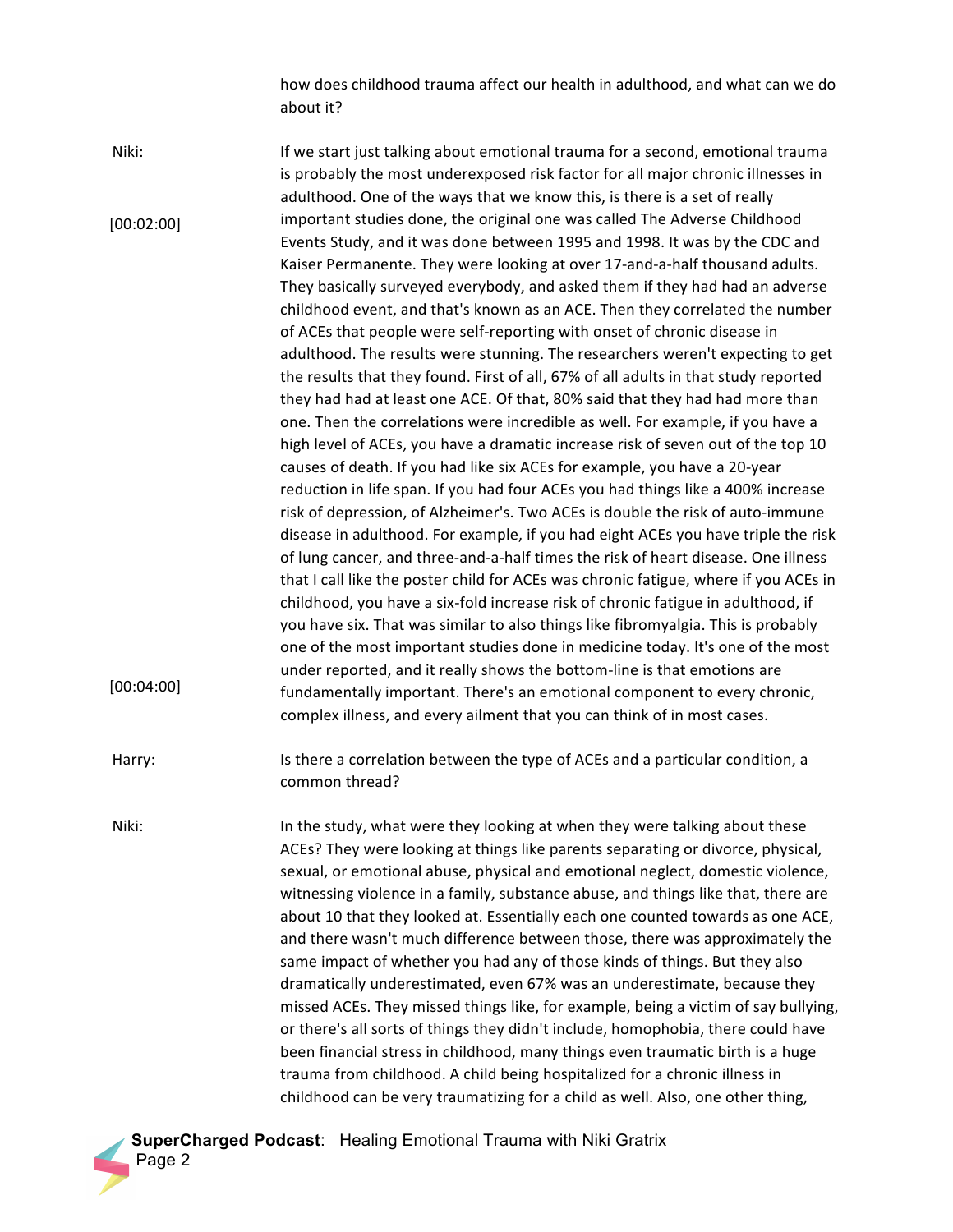emotional neglect is very hard to self-report. Probably when you're just asking somebody, "Did you have emotional neglect, or emotional abuse in childhood?" Many adults will probably say, "No," and it's not until they get in a skilled environment where a skilled practitioner is asking them, they'll actually be able to self-report and say, how are you supposed to know how you were meant to be treated in childhood? The chances are, probably nobody's unaffected by adversity in childhood. If you take that into account also with the fact that trauma is inter-generationally inherited ... You might look at your own childhood and say, "Well I didn't really have anything." But what about your parents? What about your grandparents? Because for example, third generations survivors of the Holocaust victims have the same psychological, or physiological expression as their grandparents, and that's been found across the world where there's been war and famine, you see it runs through the generations. That's also been in mainstream studies now, showing in animal studies and so on, showing that trauma can be passed down through the sperm, interestingly, and through the female line as well, but through seven generations.

How exactly are the ACEs affecting our biology? Are ACEs affecting an epigenetic change, or the expression of the genes? Does the environment of ourselves get affected in some ways? Harry:

[00:06:25]

This is a really interesting question about the role of epigenetics. That's a really important factor in essentially how does childhood autobiography become adult biology? Essentially, they were looking at three different aspects. There's three main aspects about how ACEs affect children and we get this expression of illness in adulthood. One of them was behavior, another one is the biochemistry, and this is where epigenetics comes in, and another aspect is the beliefs, the impact that ACEs have on beliefs. In terms of behavior, just touch on that one first, interestingly, if you have a high-level of ACEs, you have a dramatic increase risk of behaviors that are destructive to health. For example, if you had four ACEs, you're more than seven times as likely in adulthood to become an alcoholic. You're more than three times as likely to engage in risky sexual behavior. You're over 11 times as likely, for example, to use injection drugs, obviously that has impacted it. It impacts behavior, essentially addictions, and so on, because unresolved trauma creates pain, and therefore it leads to behaviors to numb the pain. But, there was an amazing statistic from the original paper, that showed that you could essentially have ... not be a diabetic, have normal cholesterol, have good weight, you're a good BMI, didn't smoke, didn't drink, but if you had eight ACEs, you still had a 360% increased risk of heart disease. It can't just be behavior. This is where the epigenetics came in. Now, there was some major researchers that started to look at what actually happens to children at the time of the trauma. They started out with animal models, and then they also confirmed their findings in children. What they found is essentially they started out and found that early life stress changes the expression of the glucocorticoid receptors. Essentially, there's a reset on the stress system. Essentially the body resets itself from the date that the trauma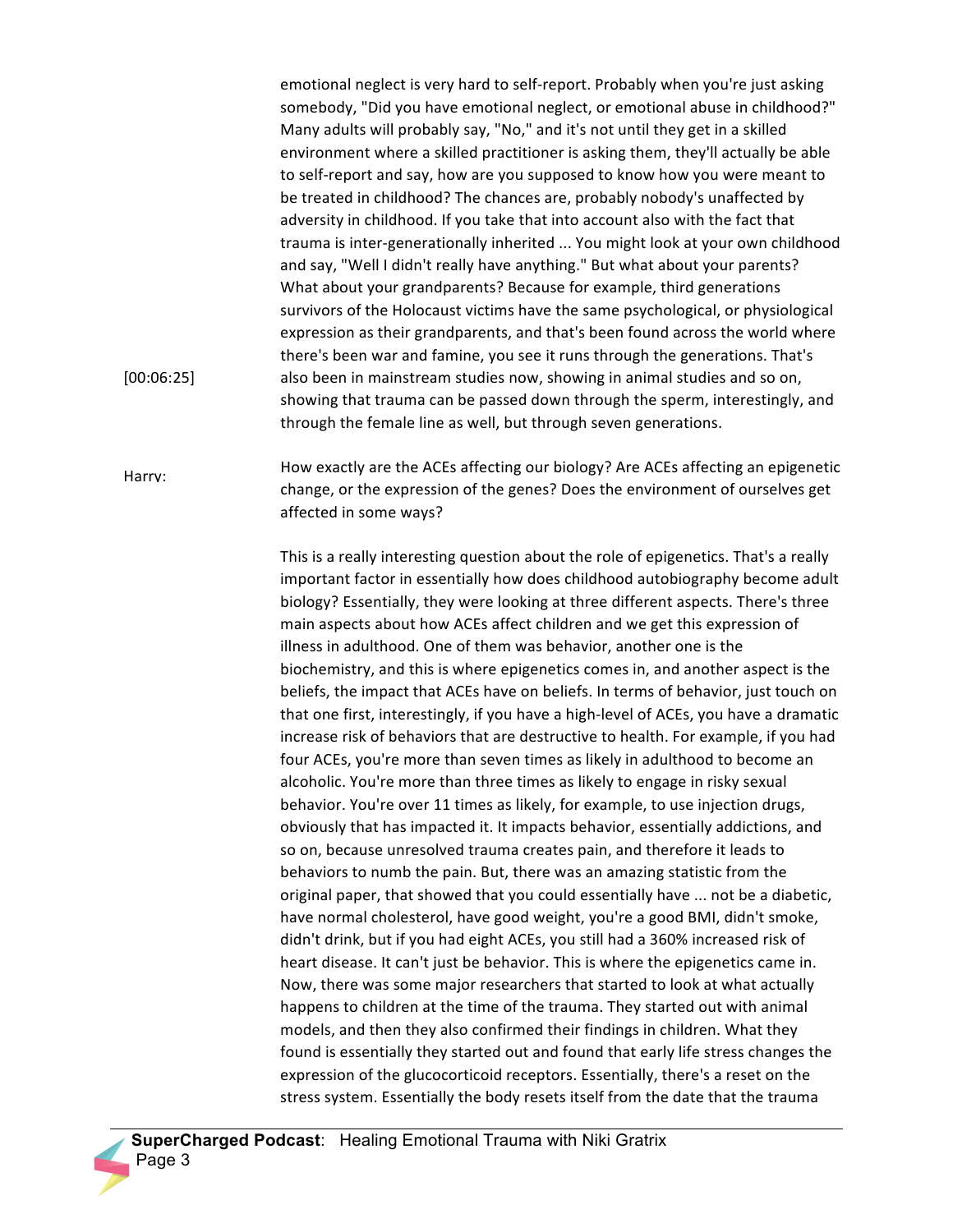happens. This is very important, because it also explains why you may have had an early life trauma, and that you don't remember it, but the body remembers. The body has actually reset itself. Essentially what's happening is there's a reset of the, basically the hypothalamic pituitary adrenal access, the stress access is now set where essentially you need less stress to cause the stress response, and you have a heightened response for longer. So your whole system's reset. Essentially they found that by using in rat and mice experiments where they would do early separation, and separate the mother from the pup rat. They found those responses. They also were able to replicate it and found it in humans as well. That's the first thing, but the main thing is ... So that was an epigenetic shift that happened, but it wasn't just the glucocorticoid receptors, it was the researchers. Other researchers found that it changes the epigenetic expression of the entire human genome. Genes linked with all the types of chronic illnesses, genes expression that changed towards propensity to diabetes, cancer, mental and psychiatric imbalances and so on. Essentially, you have this biochemical reset that trauma brings on through the change in the epigenetic expression. Essentially, that reset is in place from the day the trauma happened. Some of the researchers said it's as if they are marinating an inflammatory change in genetic expression from a very young age. It only takes a trigger in adulthood for say, the auto-immunity, or whatever is to express, but in truth, the illness started many years ago when the trauma happened.

Harry: What's a possible explanation of what's playing out here? Is there a connection at the cellular and energetic level? Is it because there's a distortion in the cellular communication network, or distortion in a field that's then affecting the epigenetic expression? [00:10:35]

Niki: Inthink that blocked emotions, and emotional trauma ... it works at a multifactorial level. In the beginning, the epigenetic change changes the biochemistry, it changes the gut flora, it changes the way that the immune system's functioning, and that has a impact on the brain. We know for example that if you change the gut flora and stress and early life trauma, totally will change the gut flora leading to leaky gut and things like this, but we know that if you change the gut flora, that will also change somebody's propensity to anxiety and depression. We know for example that underlying anxiety and depression, gut is associated with that. You can actually treat it now. They're looking at treating PTSD, post-traumatic stress disorder, for example with probiotics. But emotions aren't just working at the biochemistry level. Emotional trauma also is a trauma happening in the energy field, or you could say at the electromagnetic level. Emotions have charge. When we're in trauma, if we don't get to release the trauma at the time that it happens, it's not just the change in the HP axis that resets, there's also a trauma that's frozen into the energy field, and it directly affects the nervous system as well. We're not getting this release that we need. Essentially it's frozen. Emotional trauma is distorted information in the energy field. It is also frozen to the nervous system. The nervous system, that's where the aches and the pains come from when literally the nervous system is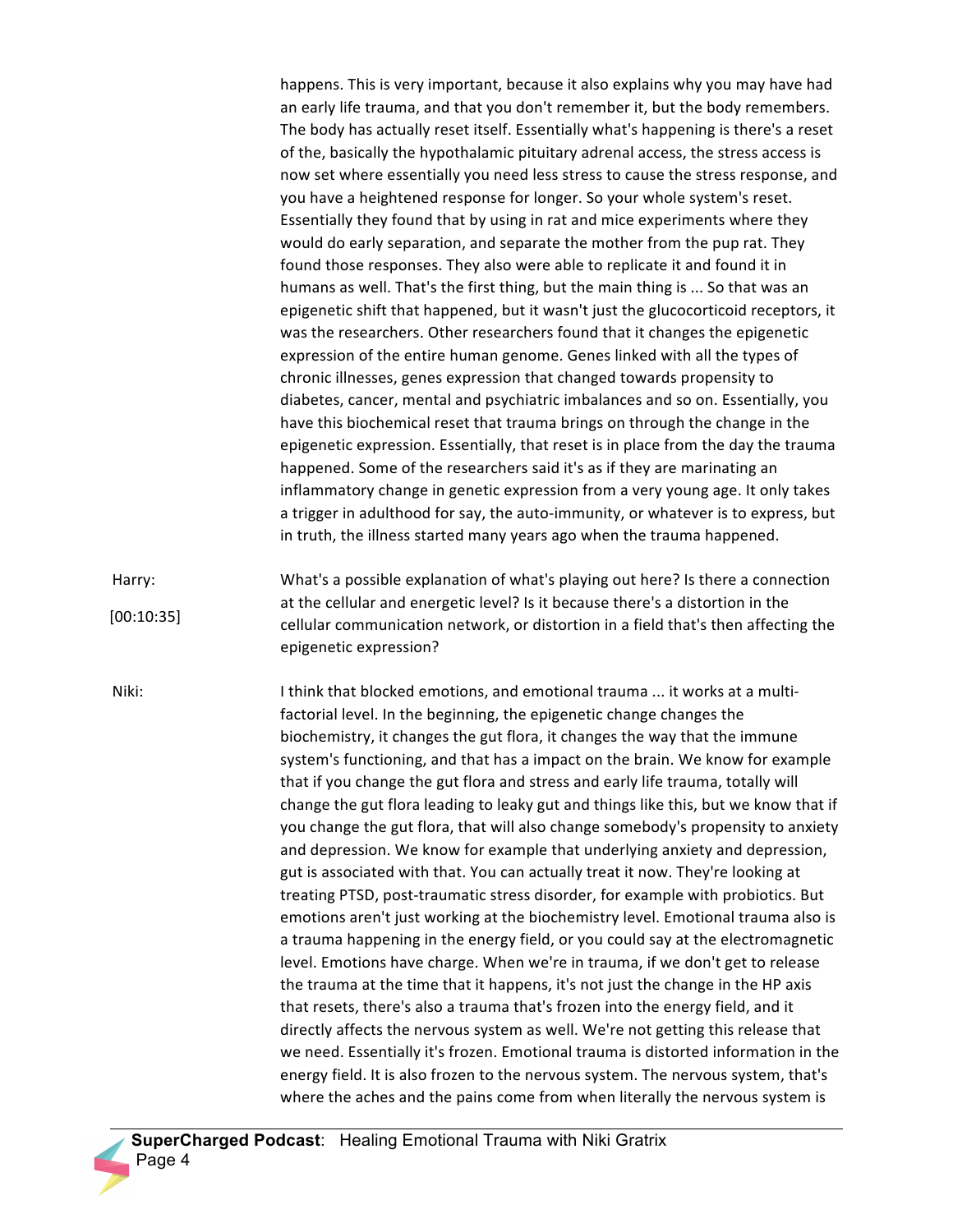kind of stuck, frozen, and the body becomes stuck into a frozen state as well. Emotional trauma, it is multi-factorial. Emotions aren't just neurotransmitters, they're not just from our hormones, they don't just come from neurotransmitters, they are also electromagnetic, and they directly interact with the nervous system.

Harry: Do these early childhood trauma events lead to a self-sabotage, or replicating patterns later in life?

[00:13:00]

Niki: The third thing is that ACEs also impact behavior and identity. The type of impact it has on behavior and identity leads to changes. Essentially what you could call sabotaging behavior, which would lead to adverse health outcomes. For example, the original ACE study actually started in an obesity clinic in Kaiser. It was the researcher that was running the clinic ... The clinic was very successful, people were losing weight, but they had a 55% dropout rate. They couldn't understand why, so they decided to investigate and ask what was happening, 'cause people would be doing really well, and then all of a sudden, they would start to get anxious, they would start to sabotage what they were doing. By mistake, they started to find out that a lot of the people in the study were reporting sexual abuse in childhood. One woman summed it up when she said, "Essentially being overweight was a form of protection. It was a protection mechanism against unwanted male attention." This is directly ... if you think about that, that is healthy plan for somebody, and are you being thing, which is healthy, it was a threat to her identity. It was a threat to her very being. We see that across the board. This is where I also think it shows up a lot in fatigue and chronic fatigue, where part of the type trauma that you can't ... a lot of chronic fatigue people have is what's called attachment trauma, and it's very early life trauma, which leads to basic what you could call self-love deficit disorder from a very young age. People have to find ways to make up for that. So they become achievers, or they become the over-doers, over-givers. These are the types of behavior that they found to cope was to un-love, because they're not feeling it, because they were traumatized as children. You see these kinds of ... actually more subtle addictive behaviors like workaholism, but there's many, that will actually when somebody's trying to implement a health regime, they're going to sabotage it. They're not going to be able to stick to it, because at some level, at that unconscious level, it's a threat to them. If you don't deal with that, you're not going have ... as a practitioner you're not going to have compliant patients. As a patient, or a client, you're not going to be able to stick to your plans. That's one part of it. The other part is the direct impact that ACEs would affect people's belief systems about themselves. If you have ACEs, there tends to be internal belief systems going on such as, that probably is unconscious to the person, such as that they don't deserve health, that they deserve to have suffering. These are unconscious sabotaging beliefs that could work directly on the biochemistry. We all know the placebo effect. We know that the placebo effect now has I think 33% of the effectiveness of all medications and drugs is down to placebo. There's no question about the power of the mind over the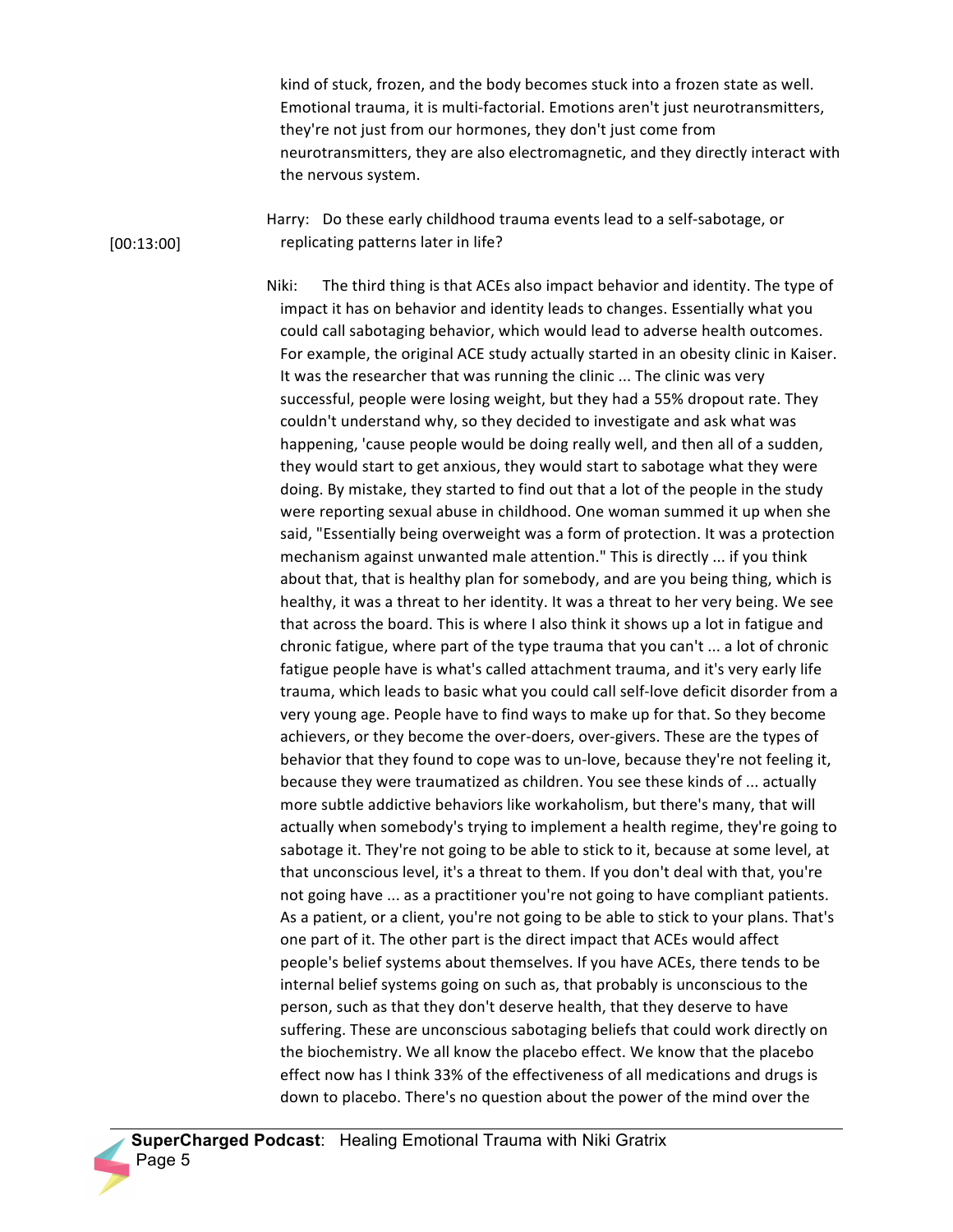body, but there's also nocebo, which is a strong negative belief that something's going to make you worse, will. ACEs can create a lot of unconscious sabotaging beliefs. I see this many times with my own clients and patients where they could be actually even compliant with a protocol, but doing brilliantly, totally committed and want to get better, and have tried everything, something's just not working. It's not sometimes until we delve into the deeper emotional stuff. We actually go backwards, and we look back, and we actually find that there are these unconscious sabotaging beliefs. Truly, it is why I say the future is the past healed.

Harry: What possible steps and strategies can people take to help resolve their childhood traumas? [00:16:50]

Niki: For people to start resolving ACEs, the good news is, you can reverse the impact. You can revers the epigenetic impact, and you can resolve them. That's the great news. A lot of negative news about the impact, but the good news is it can be reversed. I think for most people, like as a first step, if this information is new to people, the first step is exploration. If you have some kind of illness now, step one would be, start to explore. I mean, you can do your ACE score for example, that's widely available online. The researchers have made available the original questionnaire they used for example. You can go online and start to look at that, and start to investigate, and start to just look at all the aspects of that. Not only your own childhood experience, but what about your parents? Because we said about intergenerational trauma as well. Also, look at things like, were there events that happened where you changed as a person after a certain thing happened? Did you become a super-achiever when something happened? Did you change your health behaviors when it happened? Step one, explore on those different methodologies about how you can do that. There are assessments that you could do. There's other types of questionnaires, energy scanning that you could do, there's also some practitioners who would help you explore that as well. Number one, definitely awareness. There needs to be this exploration as step one. Step two, that I tend to share with people is we need to reset the neural pathways, because we talked about how the stress actually changes the way that the brain is wired. We've built these neural pathways that are linked to the sympathetic nervous system chronically causing this stress response. I know that it's a simple recommendation to people, and it's simple to do, and it doesn't cost anything, but most people simply aren't doing it. It's the idea of what you could call daily reset rituals, like a daily something that you do every day, that would set you into a calm, centered, relaxed state, where you can't fail at anything, you're not trying to prove anything, it's something that you genuinely enjoy doing. Now of course there are things like yoga, tai-chi, meditation, qigong, I call them the big four, because there's quite a lot of data behind how that literally can change neural pathways, it's anti-inflammatory in the brain and so on. These kind of daily practices to reset the nervous system as a foundation really important. It doesn't just have to be that. It could also be things like something that you really enjoy. It could be dancing, could be art,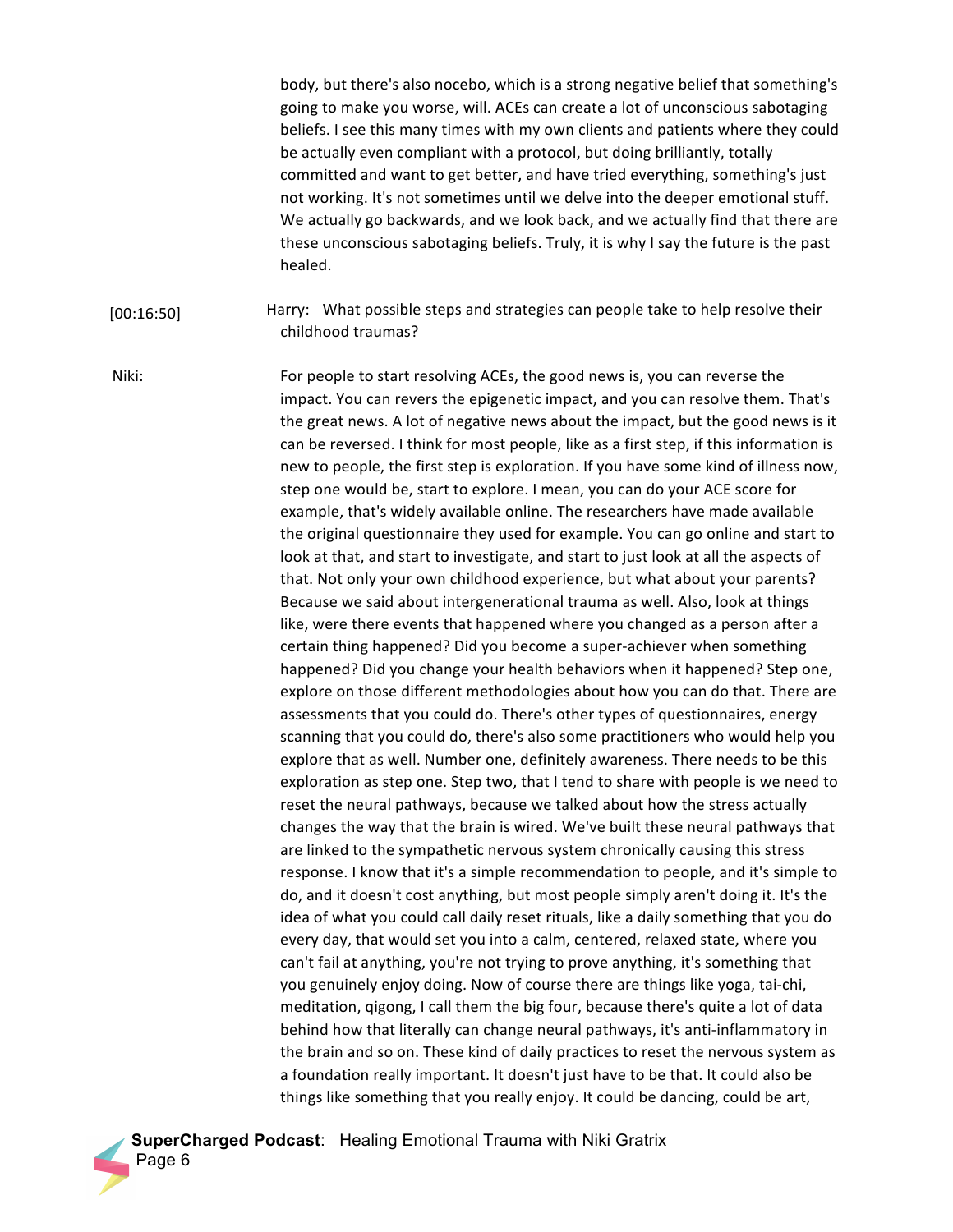could be sunbathing, could be forest bathing, could be doing a sport you that really enjoy, as long as you're not getting into the competitive side of it and kind of stressing the nervous system again. It could be positive social actions with and having a good time with friends and family for example. We need to be doing that. Everybody needs to be doing that really on a daily basis. Not only to help reset something that has been set to the negative in the past, but it's also found that if you have a lot of daily stress, the day-to-day stresses that we have in our lives, just pressures of work, emails, children, all this kind of thing, the research has shown in PET scans that's equivalent of one ACE as well. We're not only want to do these daily kinds of things to reset the paths, but also to keep ourselves conditioned in the present as well.

Harry: What can be done to restore and reset the effects of ACEs by working at an energetic level?

[00:20:30]

Niki: One of the other things that we could do that's very ... is cutting edge, and is actually looking at the energy body. Because the energy body has the pattern and the signature of trauma. See, trauma doesn't just show up in the biochemistry, or the nervous system, it also exists at the energetic level. We now have the technology to measure that, and to assess it. One of the things that we could do is bioenergetics scanning. In for example, the NES Health System, this is one of the ways that we can get an instantaneous snapshot of the types of trauma that may be going on presently, but also from the past as well, with our clients that we see and our patients. In the Mind Screen, for example, we have the hologram screen, and this can be profound. I often see these correlations. One of the things that I do with my clients and patients is I do often get them to fill out quite extensive questionnaires on their emotional history, and I also get them to fill out quite an extensive attachment history questionnaire. Because attachment trauma is also a major part of ... most trauma is from relational trauma. I usually have a huge history already, and when I then get the clients' scan results, it's quite amazing to see the correlations. Before I've even talked to the client, I can see how exactly why, what's showing up in their scan is showing. It usually correlates exactly with what they've said in their questionnaires. It might be someone kind of saying they're feeling hopeless, and helpless, and they'll talk about how they felt in childhood, and there's still a part of them that feels like that. That will show up in the scan. Really when we see that in a scan, obviously this kind of thing needs to be dealt with very carefully, and gently, and compassionately, and in a very accepting way with the client, but it's the trigger for the client to start exploring that. You're not going to shove it down their throat or anything like that, you're going to sort of present that to them. They'll be ... first of all, they're amazing to go, "That's exactly what I wrote in my questionnaires," and I say, "Yes," and then we start to delve in, and they start to explore that. It's amazing just the insight and the connections. Somebody can look at a screen, and certainly make the connection between an ailment that they have, maybe even a chronic illness they've had for many years, and certainly see the connections. Just seeing it,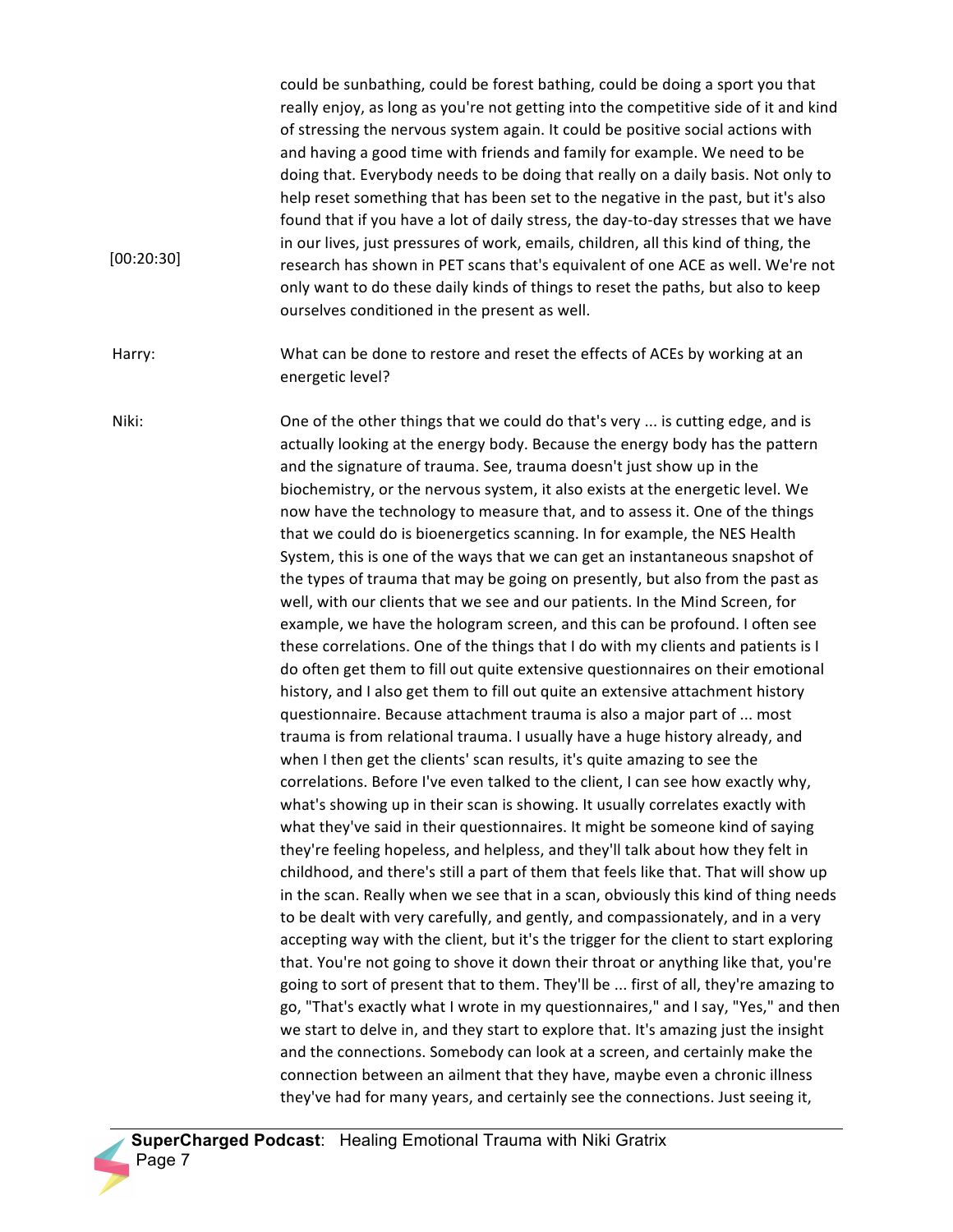even in a consultation I've had people have clearings there and then in the consultation, just making those connections between what they're seeing on the scan, and suddenly connections they just never made before. Then, it starts a whole reflective process. That can be healing in itself as well. Infoceuticals are really efficient, wonderful, a gentle way to work with emotional trauma, and blocked energy. In my experience of working with Infoceuticals with my clients, what's great about them is they help to move the energy in a gentle way where things are coming up for the client, but it's not happening in a way that can retraumatize somebody. It's perfect. There may be ... I've seen my clients ... Suddenly they can feel, they can feel their feelings, maybe they feel sad, or they feel some anger coming up, or they're maybe feeling grief. It seems like it's coming up for no reason, and then we point out, it's like, "No, this is what we're clearing. It's what the Infoceutical's helping." Sometimes people might be having vivid dreams, or they have sudden insights into things. But what's lovely is that it is, as I mentioned, it's not re-traumatizing people. It's a way of releasing the energetic distortions without causing huge amounts of distress. In order to release trauma, we do need to move through these natural stages of emotion, anger, anxiety, denial, anger, grief, and then we get to the acceptance stage, and that's a normal natural process. I feel it's a very safe, gentle way of working with people, and it works.

Harry: What research shows that there is an energy field in the body?

[00:24:55]

Niki: One of the things that I think has happened in academia when it comes to medicine is that most practitioners and even researchers are over-educated in biochemistry, and under-educated in physics. In truth, the basis of chemistry is physics, it's the making and breaking of molecular bonds, which is essentially to do with charge, and it's to do with things that would fall into the science of physics. Physics is at the most fundamental of all aspects of how the body works, from how action potentials oversell membranes, how we move our muscles. If we think about it, the very signs of life, when a doctor's checking for the signs of life, they're checking for a heartbeat, which is electrical. We know when there's electricity there's also fields created, there's magnetic fields. We also know, for example, with 30 years of research from HeartMath, that there's an electromagnetic field around the heart, which is 100 times stronger than the field around the brain as well. It's really at the essence of biochemistry, our body also functions from physics, profoundly, it's just part of what we are. It's not a new discovery. It shouldn't also be a surprise that there are fields created around the body, and that also, of course we have 5000 years of Chinese medicine that they knew this that long ago, that we also have the meridian system, and the system of acupuncture points. One of the things that I've noticed in the research is that just because the research has been done in say Russia, or Germany, or maybe even Korea, that's a reason to overlook it, even though that the research is there, it's been done. We know that acupuncture points are real ... For example, we know that there is a fourth circulatory system with the acupuncture system, because researchers have injected radio active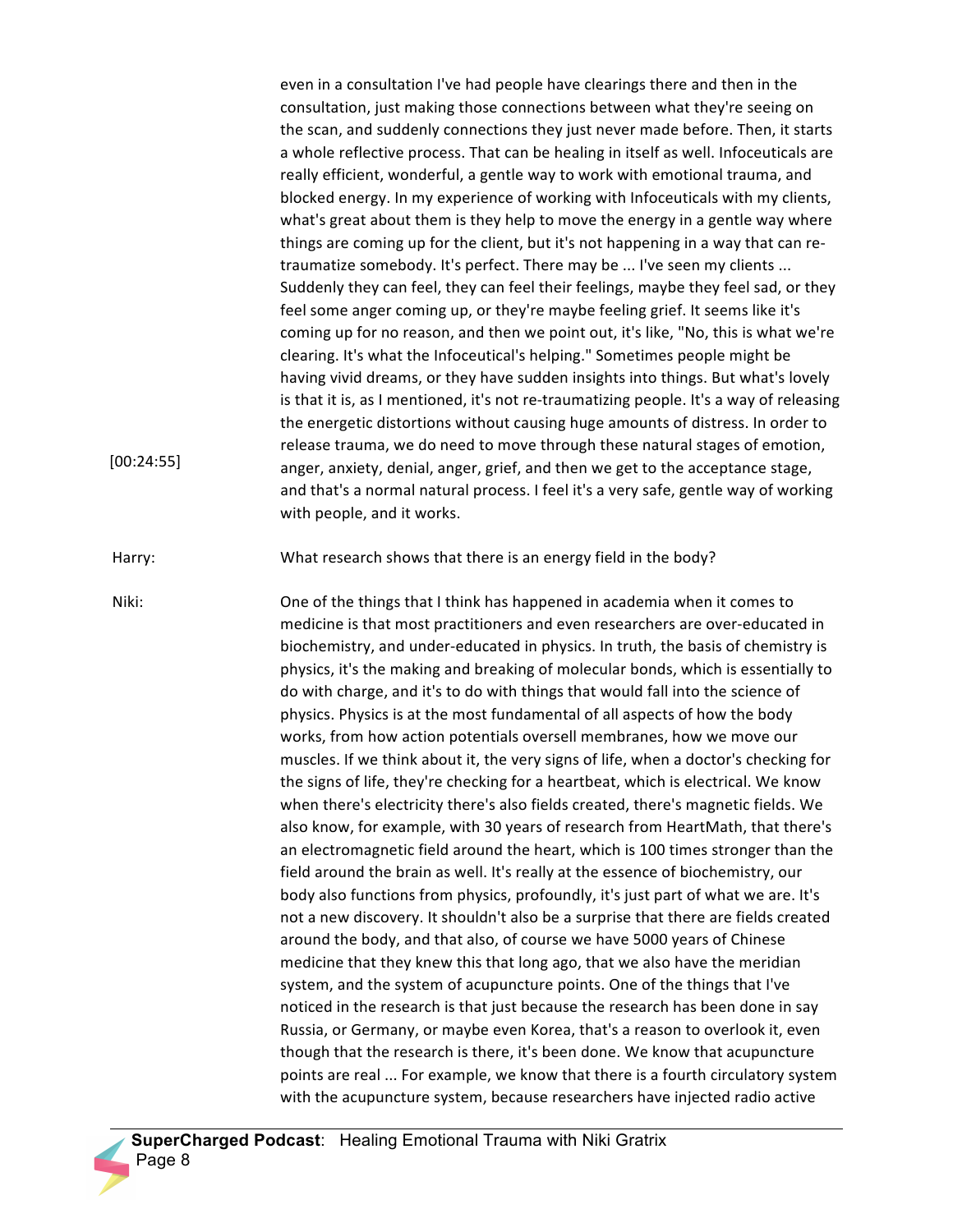phosphorous in a tract that it doesn't just go into the bloodstream, into organs, it goes to other acupuncture points. So we have a system, and there are Ukrainian researchers who've also found what's flowing through that system, energy and information. We definitely have fields, and flows of information that are impacting the biology, and essentially, telling it what to do. Something that  $I$ feel that has also been missing in biochemistry is the outcome of the human genome project, where they found we only had around 20,000 genes, we were expecting, millions, because we have millions of different proteins in the body, so therefore, we thought there'd be a gene for every protein, and there isn't. What is the mechanism about how proteins know what they turn into, and how cells differentiate. I think there's compelling evidence that's starting to build up to show that stem cell specifically are profoundly impacted by electromagnetic information in waves. You see this with looking at the research behind pulse, electromagnetic frequency, for example, where that has a profound on causing certain stem cells to differentiate into cardiac cells, liver cells, or whatever. There's a regenerative impact that pulse electromagnetic frequencies have for example. Also, lasers have been found to do the same thing. There was a Russian researcher that was using lasers and playing around with lasers. One day he came out and reported that he'd managed to regrow teeth in his patient. The university he was working at, that was the last straw and they threw him out. Then a couple of years ago, Harvard Medical School came out and said they'd regrown teeth using laser.

This is quantum physics solutions, this is a practical solution for quantum physics to essentially regrow teeth, which means that one day, we won't have to have root canals and so on anymore, we just regrow our teeth. This idea, I think, the energy fields, the energy flow, the energy system of the human body field, I think there's compelling evidence that it contains a blueprint to basically direct the body into the shape it takes and the ways that the cells differentiate, and what makes us human. I think it's the missing piece of information. Even look how fast the information needs to flow. The speed of a nerve, or a hormone, or just chemistry alone, doesn't explain the speed of reactions as well, about how fast cells are differentiating. They're differentiating instantaneously hundreds of cells apart when a fetus is growing for example. I think that is compelling evidence there's a field of information involved, which is directing the biology. That's one of the reasons why I'm involved with bioenergetics, and I'm excited to be in the field, because I think there will be continuing major breakthroughs. By some, they might see that as fringe science at the moment, well the fringe science of today is the main science of tomorrow. Yeah, I think it's the future of medicine.

Harry: Charry: Chart the point of the future of medicine, why does biochemistry not give us the full picture? Why is biochemistry too slow to explain how communication really works in the body and the incredible speeds of information that get exchanged? Why does an energy field explain so much more of that than biochemistry ever [00:30:10]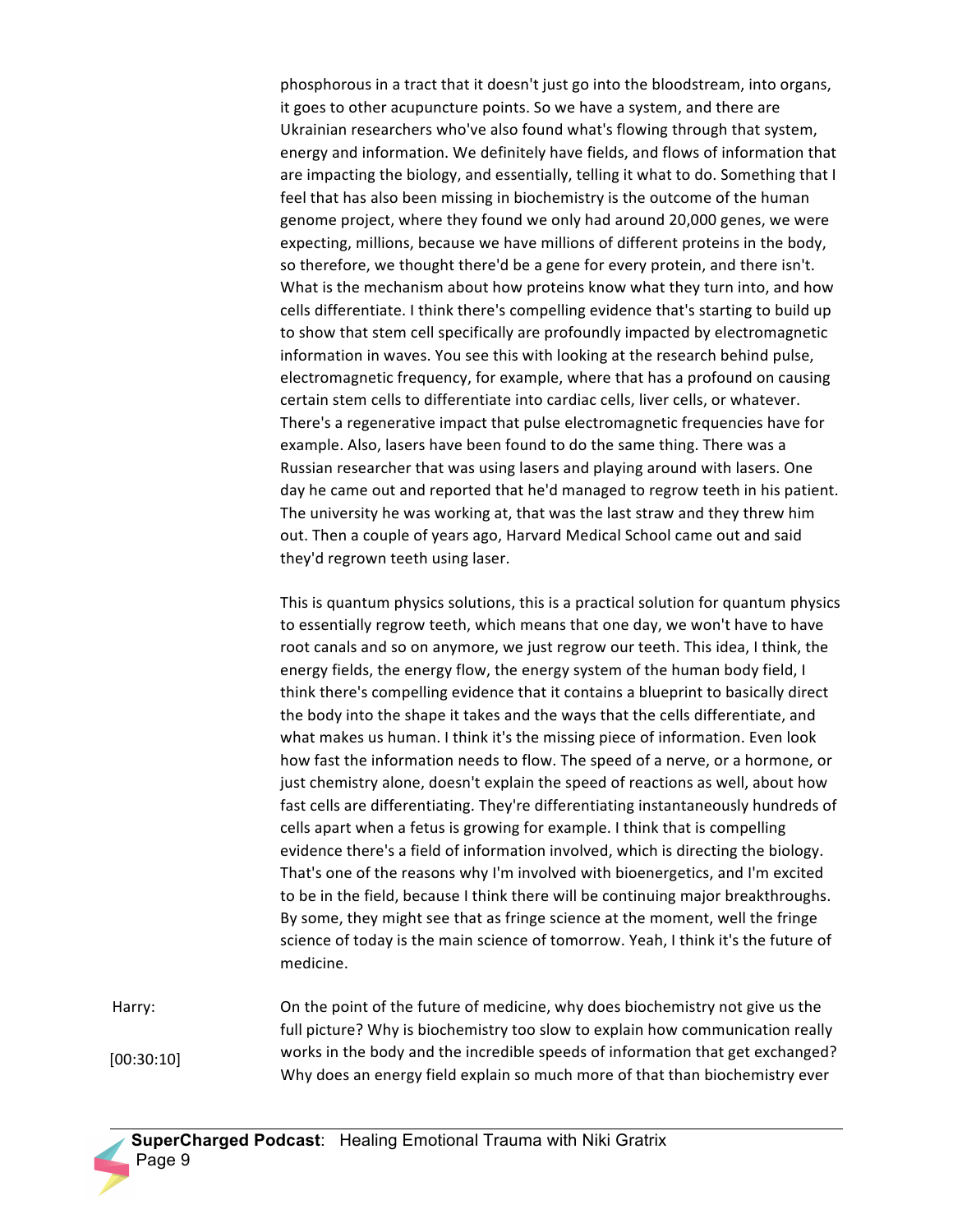has? What does the research have to say? How can bioenergetics help?

Niki: Inthink that there are multiple reactions in the human body that take place that cannot be explained by the speed of biochemistry. There are for example, when cells differentiate, when a fetus is growing, cells are differentiating instantaneously hundreds of cells apart, which suggests that there must be some kind of field that's present, that's giving the information simultaneously to all the cells in that vicinity, turning it into a liver or heart, and so on. There's also speeds, there's areas of biochemistry that we don't understand. For example, we haven't really understood the speed that enzymes work, and enzymes that change one molecular structure into another. We found it's only through aspects of quantum tunneling, for example, where we found that it's actually those reactions are happening probably faster than the speed of light. If we think about the complexity and the majesty of the human body, it's not possible to explain that some of these actually very slow speeds of whether it's a hormone, even electricity, the speed of electricity flowing through a nerve isn't fast enough to explain some of the amazing biological expressions that mammals and humans, and all living life have. Most people may not realize that the full front of molecular biochemistry is actually turning into quantum physics, because they're now observing experiments and changes in biochemistry happening at the speed of femtoseconds, which is a quadrillionth of a second. This was only made possible when an Egyptian Nobel Prize winner invented super fast lasers. Super fast lasers allow researchers to be able to observe very fast reactions in chemistry. They're now being able to observe things like how enzymes work in the body at super fast speeds. Essentially what used to be theoretical physics, is now observable in the lab with lasers. A lot of what we were just seeing theoretical is now becoming reality. With super fast lasers, this is starting to point us to be able to prove in a lab setting things like quantum tunneling, or atoms and particles simultaneously appearing and disappearing. They're now able to obverse that. What they are finding is that that processes of quantum physics are happening in biology, 'cause now we've got the instruments to measure it. Quantum physics, when people say it's got nothing to do with biochemistry, or nothing to do with medicine, nothing to do with health, they need to just take a look at the latest research in molecular biochemistry and the direction that's going in, which is increasingly into the field of quantum physics. One of my favorite experiments done, and I think it's important one that more people should know about when we talk about human body field, and proof that there's a kind of a light field, and that there's an energetic field around the body, is a study that was done called the Phantom DNA Experiment. It was done by Vladimir Poponin, who's a senior research scientist at the Russian University. What he did essentially, is he took DNA, he put it inside a quartz crystal container, and he pointed, he shone laser light at the DNA. What was amazing, is that first of all, the DNA absorbed the light, and second, he took the physical DNA away, out of the crystal container, and what remained, was this spiral of light of bio-photons, photons of light stayed in a spiral shape for up to 30 days afterwards. Anybody who doesn't think we have a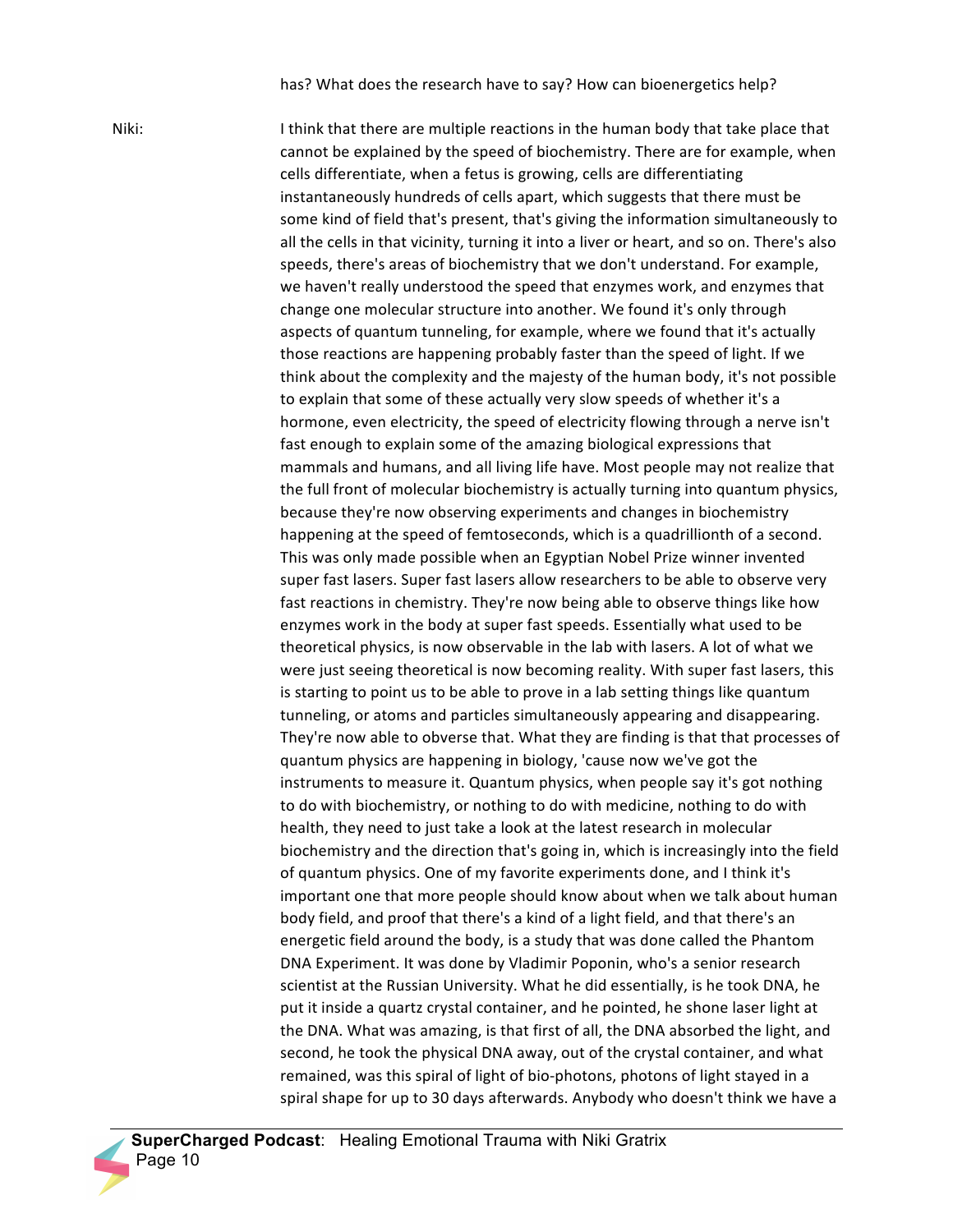light body, we have trillions of DNA cells in our body, right there, there's a light body. We have ... there's a shadow light body for every DNA cell. What I also think's absolutely fascinating, if you take that, and then consider what Luc Montagnier did with his experiments, where we basically transported DNA. He basically put DNA into water, and then he removed the physical DNA, what remained was the spiral, just what we call the energetic signature, and then he transmitted that signature into another test tube of water, that just had the component parts of DNA, and the DNA reconstituted itself. Now, that's incredible research, but it also points towards a powerful well for water, maybe we can take information like a perfect DNA strand, the signature of a perfect DNA strand, and print it onto water, and maybe somebody could drink that, and it would improve their DNA. Now that's profoundly interesting, and essentially, that's going in the direction of starting to have some kind of understanding about how Infoceuticals work. It's very interesting to look that this idea that what they found in this experiment with the Poponin did, of why you would have this spiral of light that stayed where it was for 30 days afterwards, what are the forces that would keep that spiral shape of photons from light in place? It obviously, it suggests something deeper, some kind of forces, at a deep level in the universe, perhaps structures of the universe that are actually shaping and impacting the direction, and the flow, and the structure of bio-photons.

There's deeper information and structure in the universe that's actually impacting on that light. I think one of the very interesting implications from the work, and the research that I've done in bioenergetics now is the link between consciousness, emotions, thought, and kind of manifestation, and manifesting in the world. One of the things that I'm looking into at the moment, and I have been working with myself for many years and starting to bringing it in with my own clients as well, is starting to have this deeper understanding that quantum physics has brought us that ... First of all, I mentioned about emotions have charge, and they have an attracting force, and also that, our thoughts, there are significant experiments showing that consciousness itself may be working on this non-local quantum level, which means that in essence, our thoughts, and our consciousness is connected to everything. That being the case, one of the things that I encourage people if they're open to it, is to start to sort of think about the implications of that, in terms of actually making their lives easier. If you are feeling like you're isolated, disconnected from the world, that's probably physically totally impossible anyway, but also, when you understand that thoughts potentially have a profound impact, as do emotions on what you're attracting in your life, part of the understanding we can get from quantum physics is if we can resolve emotional trauma, give more direction to our thoughts and emotions, be in touch with what our core purpose, and raison d'être is, what do we feel passionate about? That's emotional charge, and that's also sending information out to this connected universe. That is going to help attract synchronicities, events, people, situations to us, to help us manifest our raison d'être on the planet. This is actually really important, because there's so many people with fatigue, we have this epidemic with fatigue, and I really think